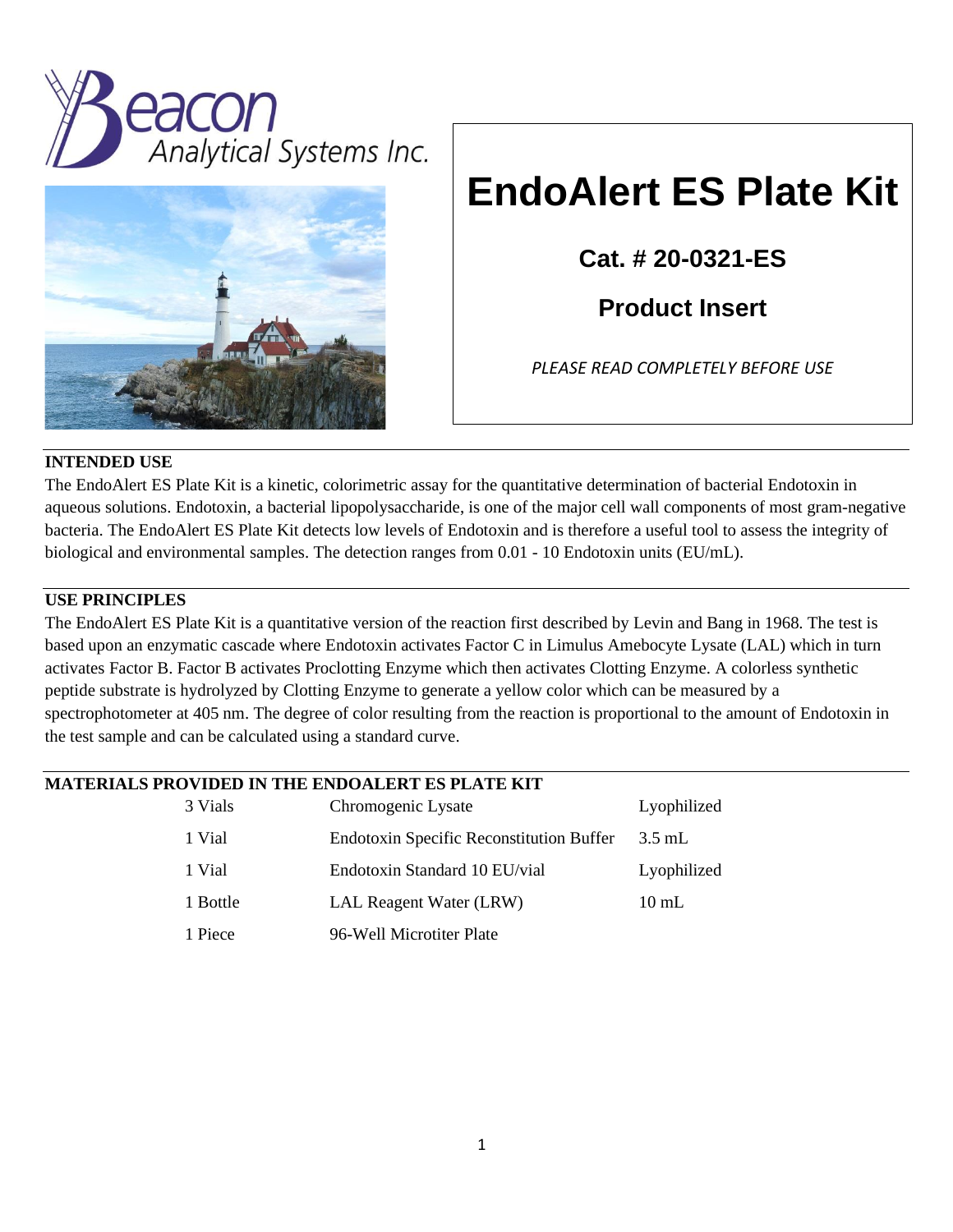# **MATERIALS REQUIRED BUT NOT PROVIDED IN THE ENDOALERT ES PLATE KIT**

All disposable materials must be free of interfering Endotoxin. Any glassware used must be depyrogenated under dry heat (250 °C for at least 0.5 hours is recommended).

- Pipette with disposable tips capable of dispensing 50  $\mu$ L
- Pipette with disposable tips capable of dispensing 100-1000  $\mu$ L
- Repeater pipette with disposable tips capable of dispensing  $50 \mu L$  (optional)
- Pyrogen free glass test tubes (12 X 75 mm) for dilutions
- Parafilm®
- Vortex mixer
- Timer
- Microplate reader capable of reading kinetically at 405 nm and incubates at 37  $\degree$ C (ex. Molecular Devices SpectraMax Plus 384).

## **REAGENT STORAGE**

- Store all kit reagents at  $2-8$  °C in the dark.
- Avoid storing kits for extended periods (>24 hours) at room temperature.
- Reagents should be brought to room temperature, 20 to  $28^{\circ}C$  (62 to  $82^{\circ}F$ ) prior to use.
- Reconstituted Chromogenic Lysate should be stored at 2-8 °C and used within 24 hours. Alternatively, reconstituted Chromogenic Lysate can be frozen at -20 °C for up to 30 days, thawed once and used immediately.
- Diluted standards should be used within 8 hours.

## **KIT HANDLING NOTES AND PRECAUTIONS**

- Perform all steps of the assay procedure using aseptic technique in a laminar flow hood.
- Running diluted standards, samples and controls in duplicate will improve assay precision and accuracy.
- Precise transfer of samples and reagents by using an appropriate and calibrated pipette requires constant monitoring of technique and is critical to obtain proper assay results.
- The use of a repeater pipette to dispense the Chromogenic Lysate when running 8 or more wells is highly recommended.
- Vortex each solution prior to pipetting to ensure accurate measurement of endotoxin concentration.
- Always keep the lid on the 96-Well Microtiter Plate except when adding reagents to avoid accidental contamination.
- Be sure to remove the 96-Well Microtiter Plate lid prior to placing the plate in the reader to avoid optical interference from condensation.
- Dilution or adulteration of reagents or samples not called for in the procedure may result in inaccurate results.
- Each reagent is optimized for use in the EndoAlert ES Plate Kit. Do not substitute reagents from any other manufacturer into the test kit. Do not combine reagents from other EndoAlert ES Plate Kits with different lot numbers.
- Avoid using any reagents beyond their expiration date.
- Do not use any kit components that have been damaged or contaminated.
- Wear suitable protective clothing and gloves.
- Establish a clean environment for assay manipulation. All materials and reagents should be free of interfering levels of Endotoxin to eliminate cross contamination. Note that glucan and fungal contamination from the human body, clothes, containers, water, and airborne dust may also cause interference with the EndoAlert ES Plate Kit.
- The EndoAlert ES Plate Kit provides a level of Endotoxin only in relation to the standard. It is NOT specific to the species of gram-negative bacteria which is the source of the Endotoxin in the sample. To increase accuracy of the test when the source of Endotoxin is known, use a purified Endotoxin from that species.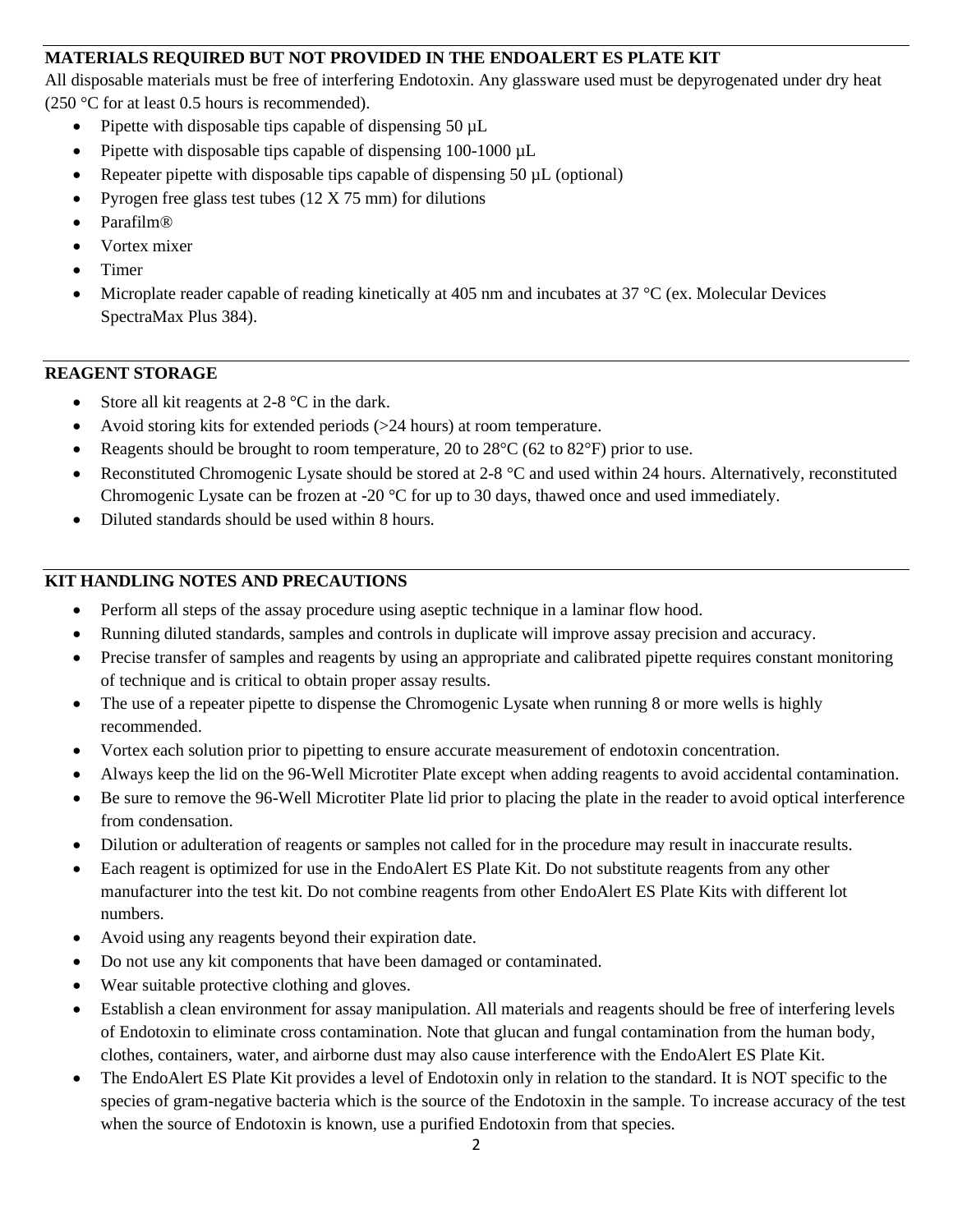## **SAMPLE COLLECTION AND PREPARATION**

Care should be taken to avoid contamination of the sample with interfering levels of Endotoxin. Be sure to use aseptic technique and only use pyrogen free collection materials. If samples are not able to be tested promptly following collection, store samples at 2-8°C for less than 24 hours or  $\leq$ -18°C for periods of 24 hours or longer. Samples should be stored in appropriate collection containers to ensure accurate measurement of Endotoxin concentration as Endotoxin may adsorb to the inner surface. The pH of the sample should be within the range of 6.0 – 8.0. Sample pH may be adjusted using pyrogen-free sodium hydroxide or hydrochloric acid. Water and simple salt solutions do not require pH adjustments. To avoid contamination, test the pH of a small aliquot of the bulk sample solution.

## **REAGENT PREPARATION**

Perform all steps of the reagent preparation using aseptic technique in a laminar flow hood. Reagents should be brought to room temperature, 20 to  $28^{\circ}$ C (62 to  $82^{\circ}$ F) prior to use.

#### Endotoxin Standards:

The EndoAlert ES Plate Kit is optimized for linearity between 0.01 EU/mL and 10 EU/mL. An example of standard dilutions can be found below. Alternative standard dilutions may be used to suit the users' requirements. A minimum of 3 standards is recommended.

| Vial | Endotoxin Standard Concentration (EU/mL) | $LRW(\mu L)$ | <b>Endotoxin Standard Solution</b>   |  |  |
|------|------------------------------------------|--------------|--------------------------------------|--|--|
| A    | 10                                       | 1000         |                                      |  |  |
| В    |                                          | 450          | 50 µL of the 10 EU/mL Standard       |  |  |
|      |                                          | 450          | 50 µL of the 1 EU/mL Standard        |  |  |
|      | O 01                                     | 450          | $50 \mu L$ of the 0.1 EU/mL Standard |  |  |
|      | <b>Negative Control</b>                  | 450          |                                      |  |  |

1. Preparation of an Endotoxin standard curve in LRW at 10, 1, 0.1 and 0.01 EU/mL;

- a. Reconstitute the lyophilized Endotoxin Standard by adding 1 mL of LRW. Vortex vigorously for  $\geq$  20 seconds. Let sit for 15-20 minutes with occasional vortexing.
- b. Prepare a 1 EU/mL endotoxin standard by adding 50  $\mu$ L of the 10 EU/mL endotoxin standard to 450  $\mu$ L LRW in a pyrogen free glass tube. Vortex vigorously for  $\geq 20$  seconds before proceeding.
- c. Prepare a 0.1 EU/mL endotoxin standard by adding 50  $\mu$ L of the 1 EU/mL endotoxin standard to 450  $\mu$ L LRW in a pyrogen free glass tube. Vortex vigorously for  $\geq 20$  seconds before proceeding.
- d. Prepare a 0.01 EU/mL endotoxin standard by adding 50  $\mu$ L of the 0.1 EU/mL endotoxin standard to 450  $\mu$ L LRW in a pyrogen free glass tube. Vortex vigorously for  $\geq 20$  seconds before proceeding.

## Chromogenic Lysate:

- 1. Reconstitute each required vial of the Chromogenic Lysate.
	- a. Add 1.1 mL of Endotoxin Specific Reconstitution Buffer.
	- b. Cover the vial with Parafilm ® and gently swirl to mix.
	- c. Let sit for 15-20 minutes.

Note: Confirm the Chromogenic Lysate is completely dissolved before proceeding. After reconstitution, the required vials may be combined to ensure consistency.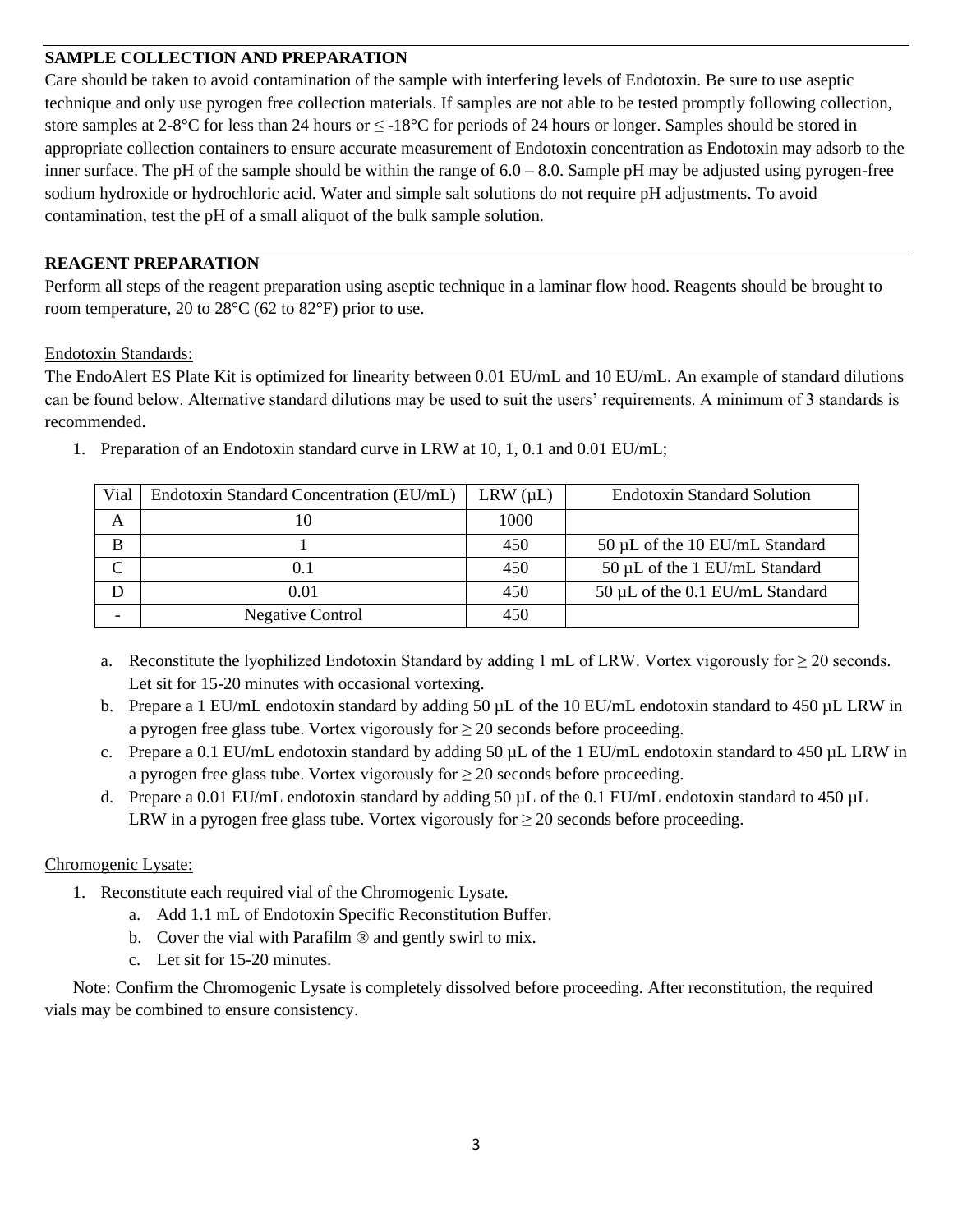## **ASSAY PROCEDURE**

Note: Perform all steps of the assay procedure using aseptic technique in a laminar flow hood. Reagents should be brought to room temperature, 20 to 28°C (62 to 82°F) prior to use.

1. Prepare the plate reader using the following run parameters:

| Wavelength     | $405$ nm                      |  |  |
|----------------|-------------------------------|--|--|
| Temperature    | $37^{\circ}$ C                |  |  |
| Maximum OD     | 0.5                           |  |  |
| Onset OD       | 0.03                          |  |  |
| Run Time       | 60 minutes                    |  |  |
| Read Intervals | 30 seconds                    |  |  |
| Shake          | Once before the first reading |  |  |

- 2. Pipette 50  $\mu$ L of each diluted standard, sample, and control into the appropriate wells. Running diluted standards, samples and controls in duplicate will improve assay precision and accuracy.
- 3. Add 50 µL of reconstituted Chromogenic Lysate to each well containing diluted standards, samples and controls and gently shake the plate by hand to mix. The use of a repeater pipette to dispense the Chromogenic Lysate when running 8 or more wells is highly recommended.
- 4. Place the plate into the 37°C plate reader with the lid off and begin kinetic assay data collection.
- 5. Collect and analyze the data for valid assay criteria.

## **ASSAY CRITERIA**

- The correlation coefficient (R) of the standard (log vs. log) should be  $\geq 0.980$ .
- If the RSD% for replicates are greater than 15%, the samples should be retested.
- If unknown samples are found to be out of range of the highest standard, perform additional dilutions so that they fall within range of the standard curve.

| <b>Endotoxin Standard</b><br>(EU/mL) | <b>Time to Onset OD</b><br>(seconds) | <b>Average Reaction</b><br>Time $\pm$ SD* | $RSD\%$ | <b>Back Calculation Endotoxin</b><br><b>Concentration</b> (EU/mL) |
|--------------------------------------|--------------------------------------|-------------------------------------------|---------|-------------------------------------------------------------------|
| <b>Negative Control</b>              | 2584.29                              | $2562.86 \pm 30.307$                      | 1.18    | 0.00                                                              |
|                                      | 2541.43                              |                                           |         |                                                                   |
| 0.01                                 | 2085.50                              | $2038.75 + 66.114$                        | 3.24    | 0.01                                                              |
|                                      | 1992.00                              |                                           |         |                                                                   |
| 0.1                                  | 1343.52                              | $1343.95 \pm 0.608$                       | 0.05    | 0.09                                                              |
|                                      | 1344.38                              |                                           |         |                                                                   |
|                                      | 841.68                               | $851.21 \pm 13.470$                       | 1.58    | 1.02                                                              |
|                                      | 860.73                               |                                           |         |                                                                   |
| 10                                   | 551.43                               | $548.61 \pm 3.988$<br>0.73                | 10.15   |                                                                   |
|                                      | 545.79                               |                                           |         |                                                                   |

## **EXAMPLE CALCULATIONS**

Actual values may vary; this data is for example purposes only.

\* Standard deviation

RSD% = (SD / Average Reaction Time) \* 100